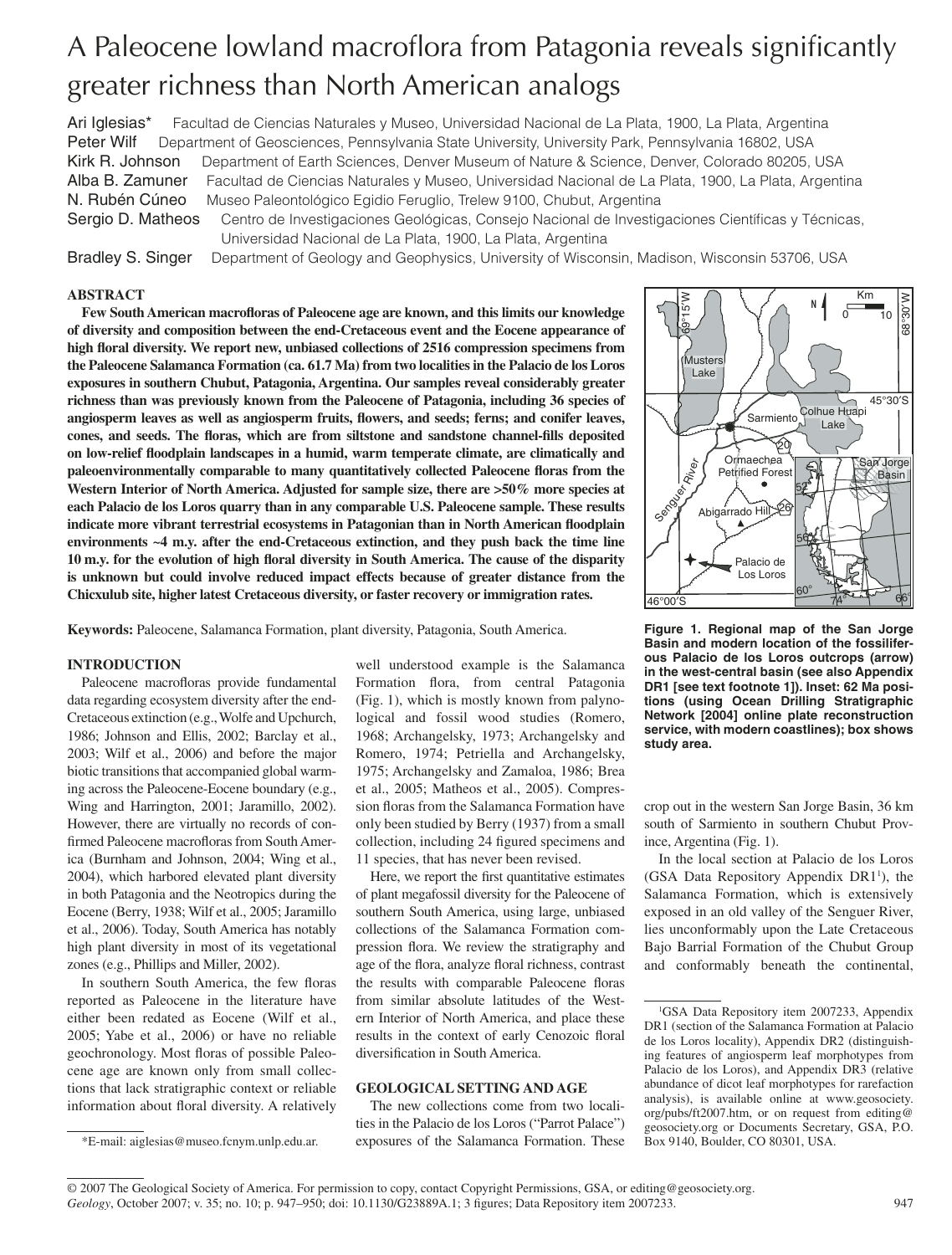middle and late Paleocene Río Chico Formation. The bulk of the Salamanca Formation is a transgressive marine package, corresponding to the middle and lower Salamanca, but the uppermost Salamanca in the western part of the basin contains mudstone and finegrained sandstone beds that represent channels and oxbow fills from a meandering, low-relief fluvial environment. The mudstone and some of the sandstone beds contain well-preserved plant compression fossils throughout the exposure area. The two sites reported here, PL1, a channel siltstone, and PL2, a channel siltstone topped by mudstone fill at approximately the same stratigraphic level as PL1, had the best preservation of plant remains.

The Salamanca Formation is generally assigned to the Danian stage, based on foraminifera and ostracoda from the northern and eastern parts of the basin (Méndez, 1966; Bertels, 1975).

Specifically, the foraminifera species present, including *Globanomalina* (*Turborotalia* ) *compressa* and *Globoconusa daubjergensis*, reliably indicate an upper Danian age (zone P1c) for the marine Salamanca (following Olsson et al., 1999). There are three less reliable but consistent radiometric ages, all from whole-rock K-Ar analyses. First, a tuff reported as being from the uppermost Salamanca Formation, 70 km northeast of Palacio de los Loros, rendered an age of  $62.6 \pm 5.0$  Ma (Andreis, 1977; adjusted using Dalrymple, 1979). Second, two basalt units at or just under the base of the formation yielded ages of  $64.0 \pm 0.8$  Ma and  $62.8 \pm 0.8$  (Marshall et al., 1981). Marshall et al. (1981, 1997) used these ages and paleomagnetic data to assign the overlying Banco Negro Inferior (a massive, black, tabular bed conventionally used to identify the Salamanca–Río Chico contact throughout the basin) at several localities to polarity

subchron C26r. We also sampled a tuff horizon immediately below the Banco Negro Superior ( Feruglio, 1949), 41.5 m above correlative plant-bearing levels, for 40Ar/39Ar analyses. The sanidines we retrieved were clearly altered, and the resulting isochron age of  $57.80 \pm 6.00$  Ma has little interpretive value.

Based on this evidence and the lack of significant hiatuses observed between the relevant units, the Palacio de los Loros megafloras, which locally overlie the marine Salamanca and underlie the Banco Negro Inferior, can be well constrained to an age near the Danian-Selandian boundary. This is equivalent to the magnetic polarity chron 26–27 boundary at  $61.7 \pm 0.2$  Ma (Gradstein et al., 2004). However, a more precise age assignment for the Palacio de los Loros floras requires additional work, with particular attention to western strata of the San Jorge Basin.



**Figure 2. The 33 dicot leaf species found at Palacio de los Loros (see also Appendix DR2 [text footnote 1]). A: Morphotype SA035 (specimen MPEF-Pb-2031 [Museo Paleontológico Egidio Feruglio]). B:** *"Sterculia" acuminataloba* **(MPEF-Pb-2027). C: SA019 (MPEF-Pb-2029). D: SA044 (MPEF-Pb-2037). E:** *Paranymphaea aristolochiaformis* **(MPEF-Pb-2032). F: SA040 (MPEF-Pb-2033). G: SA052 (MPEF-Pb-2045). H: SA016 (MPEF-Pb-2028). I:** *Dryophyllum australis* **(MPEF-Pb-2022). J:** *"Myrica" premira* **(MPEF-Pb-2042). K: SA058 (MPEF-Pb-2050). L: SA057 (MPEF-Pb-2049). M:** *Laurophyllum chubutensis* **(MPEF-Pb-2039). N: SA055 (MPEF-Pb-2047). O: SA008 (MPEF-Pb-2024). P: SA054 (MPEF-Pb-2046). Q: SA056 (MPEF-Pb-2048). R: SA020 (MPEF-Pb-2030). S: SA059 (MPEF-Pb-2051). T: SA002 (MPEF-Pb-2021). U: SA047 (MPEF-Pb-2040). V:** *Cissites patagonica* **(MPEF-Pb-2025). W: SA051 (MPEF-Pb-2044). X: SA050 (MPEF-Pb-2043). Y: SA060 (MPEF-Pb-2052). Z: SA045 (MPEF-Pb-2038). AA:** *Banaraphyllum ovatum* **(MPEF-Pb-2041). BB: SA043 (MPEF-Pb-2036). CC:** *Laurophyllum piatnitzkyi* **(MPEF-Pb-2026). DD:** *Fagophyllum duseni* **(MPEF-Pb-2035). EE: SA005 (MPEF-Pb-2023). FF: SA041 (MPEF-Pb-2034). GG:** *Akania* **sp. (MPEF-Pb-2020). Scale bar = 1 cm.**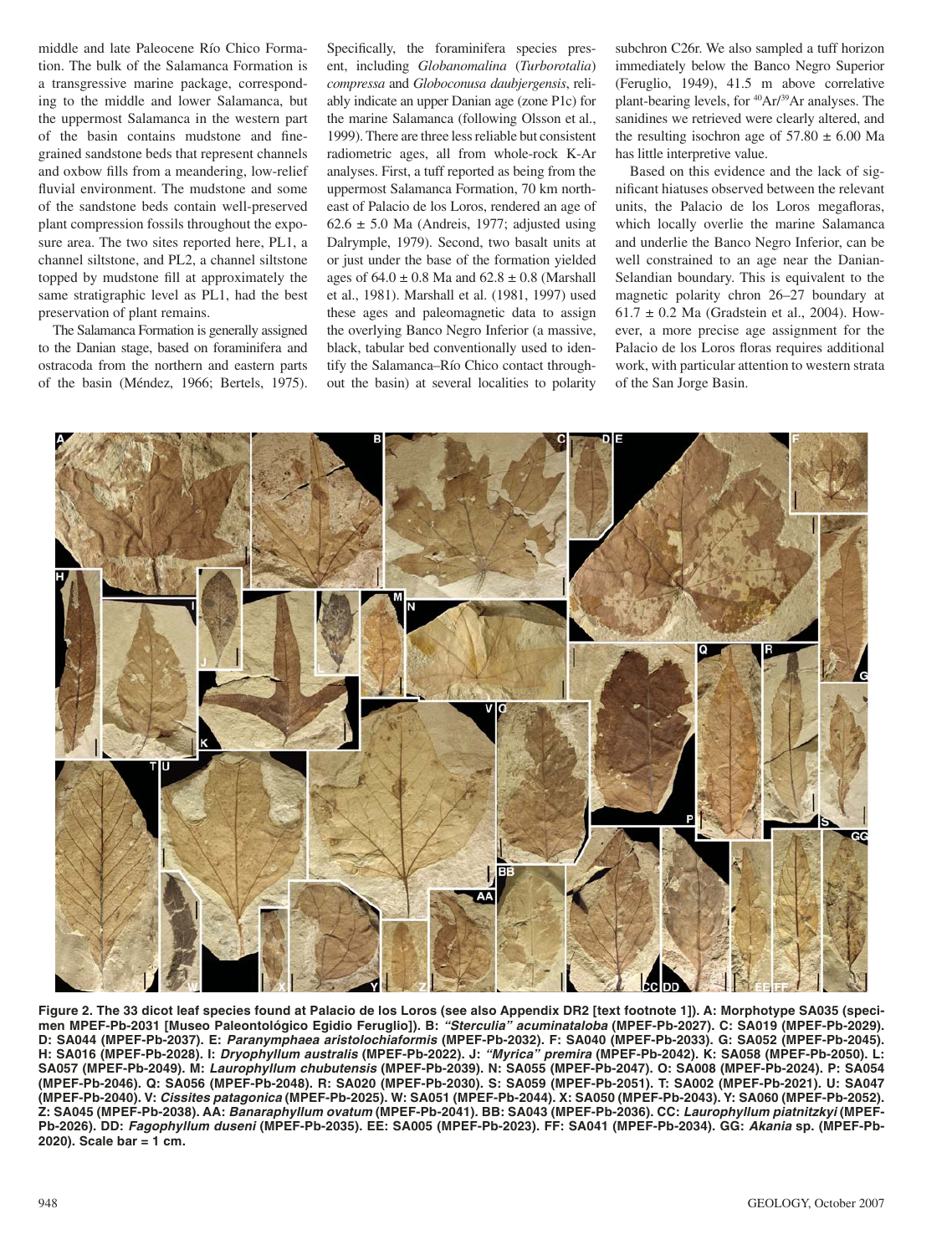### **SALAMANCA FLORA AND PALEOCENE PLANT DIVERSITY**

Fossil plants at Palacio de los Loros were discovered by A. Piatnitzky (Feruglio, 1949), who collected the 24 type specimens (Berry, 1937) from an unknown stratigraphic level. Prospecting in this area, we discovered the PL1 and PL2 sites and sampled them using standard bench-quarrying techniques (e.g., Barclay et al., 2003). All identifiable material, including 1119 specimens from PL1 and 1397 from PL2, was prepared and deposited at the Museo Paleontológico Egidio Feruglio (MPEF), Trelew, Argentina. The 2417 leaf specimens were segregated into discrete morphotypes using distinct leaf architectural features (Johnson et al., 1989; Ash et al., 1999; Fig. 2; Appendix DR2 [see text footnote 1]) to allow for paleoecological and paleoclimatic analyses.

From these morphotypes, we estimate the presence of 36 angiosperm leaf species, including 33 dicots (Fig. 2; Appendix DR2) and three monocots. Recognizable angiosperm groups include: a large-leaved *Nothofagus* (Southern Beech, Fig. 2I); Menispermaceae (moonseed family, Fig. 2Y); *Akania* (an Australian rain-forest endemic also known from early Eocene Patagonia; Romero and Hickey, 1976; Fig. 2GG); a variable species of Lauraceae (laurel family, Fig. 2CC); at least one species of Urticaceae (nettle family, Fig. 2W); legume leaflets that represent one of the oldest records of the family (Fabaceae, Fig. 2Z); at least one species of Sapindaceae (litchee family, Figs. 2G and 2BB); palmately lobed Malvaceae of the "*Sterculia*" type (Figs. 2B and 2K); and Rosaceae (Fig. 2O). Wellpreserved angiosperm flowers, fruits, and seeds are also present. Also, the flora contain conifers, including Araucariaceae cone scales and Podocarpaceae leaves and cones, and at least two fern species including *Lygodium*. These are the first occurrences of reproductive and foliar organs of gymnosperms and the first fern foliage found in the Salamanca Formation, corroborating data from wood and palynomorphs ( Archangelsky, 1973; Romero, 1968; Matheos et al., 2005). The recognizable elements, especially *Nothofagus*, *Akania*, and the conifer groups, indicate a Gondwanan affinity for the flora.

Using standard techniques of leaf-margin (updated in Wilf, 1997, their equations 2 and 4) and leaf-area (Wilf et al., 1998, p. 204) analyses from the 33 dicot leaves at both Palacio de los Loros outcrops combined (Appendix DR2, see footnote 1), we estimated a mean annual temperature of  $14.1 \pm 2.6$  °C (57.6% of species toothed) and mean annual precipitation of at least 115 cm (+50/–35 cm), consistent with the lack of Andean rain shadow at this time.

The paleoclimate estimates are supported by the presence of diverse thermophilic groups, such as palm organs, which are found throughout the basin (Romero, 1968; Archangelsky, 1973), and alligatorids from the eastern basin, which require a minimum winter isotherm of 10 °C (Bona, 2005). Podocarps nearly exclusively inhabit high-rainfall environments (e.g., Brodribb and Hill, 1999), and *Akania* today only survives in eastern Australian tropical and subtropical rain forest. Growth-ring studies of petrified wood also suggest a frost-free environment (Brea et al., 2005).

Alpha diversity of dicot leaves was adjusted for sample size using rarefaction (Fig. 3; Appendix DR3) and compared with well-sampled Paleocene floras that represent the maximum Paleocene alpha diversity conventionally known (see below) from hundreds of sites in the Western Interior of North America (e.g., Wing et al., 1995; Wilf, 2000; Barclay et al., 2003). These samples come from similar paleolatitudes and paleotemperatures and from comparable lowrelief, floodplain paleoenvironments (e.g., Wing et al., 1995); they all were collected using similar, unbiased methods. Our results (Fig. 3) show that diversity at both PL1 and PL2 is more than 50% higher than comparable U.S. floras. We note that a suite of diverse Paleocene floras, including the Castle Rock flora, has been discovered in the Denver Basin of Colorado, proximal to the elevated Laramide Front Range (Johnson and Ellis, 2002; Ellis et al., 2003; Johnson et al., 2003). However, these floras clearly are not analogs for Palacio de los Loros because they represent premontane, high-rainfall environments, whereas the samples in Figure 3 come from basin centers or other low-relief settings. The foliar physiognomy of the Castle Rock flora indicates higher temperatures by 8 °C and twice the annual rainfall of the Palacio de los Loros floras, indicating benign conditions associated with very high biodiversity today.

Eocene floras from Patagonia are known for high diversity far exceeding the Paleocene Sala-

**Figure 3. Rarefied richness of dicot leaf species, with**  selected 95% confidence **intervals (Tipper, 1979) and paleolatitudes (using Ocean Drilling Stratigraphic Network [2004] online plate reconstruction service) at Palacio de los Loros (localities PL1 and PL2; Appendix DR3 [see text footnote 1]) and representative and identically**  collected Paleocene floras **from single localities in the Western Interior of North America. The West Bijou Creek sample is from Denver Museum of Nature and**  manca floras (Berry, 1938; Wilf et al., 2005). Although observed here at a much coarser temporal scale, this pattern is consistent with Paleocene-Eocene diversification seen in Neotropical palynofloras (Jaramillo, 2002; Jaramillo et al., 2006) and in Northern Hemisphere macrofloras and palynofloras (e.g., Wing and Harrington, 2001). The species composition of the Palacio de los Loros floras is dissimilar to that of the extremely diverse Laguna del Hunco flora, from early Eocene (51.9 Ma) tuffaceous lake beds in northwest Chubut Province (Wilf et al., 2005), although there is taxonomic overlap at the generic and familial level (Appendix DR3; Wilf et al., 2005). Therefore, a number of turnover events occurred between the Paleocene and early Eocene that remain to be documented; globally increasing temperatures during the early Eocene would have facilitated immigration and evolutionary diversification that increased floral diversity in Patagonia, as seen in other areas of the Americas (Wilf, 2000; Wing and Harrington, 2001; Jaramillo, 2002; Jaramillo et al., 2006).

The elevated richness of Patagonian Paleogene floras adds a new dimension to the history of South American biodiversity. Shortly after the end-Cretaceous event, Patagonia already harbored considerably richer Paleocene plant communities than comparable environments in the Western Interior of North America. This high baseline presumably anchored the evolution of the floral diversity seen 10 m.y. later at Laguna del Hunco, apparently mirrored in diverse Eocene Neotropical palynofloras (Jaramillo et al., 2006). The cause of the Paleocene diversity pattern is not known but may be related to greater distance from the Chicxulub impact, differences in Cretaceous plant diversity, and/or higher immigration or speciation rates.



**Science loc. 2379, in the D1 unit (ca. 65.5 Ma), eastern Denver Basin (Barclay et al., 2003). The 64.4 Ma Mexican Hat sample is from Smithsonian National Museum of Natural History (USNM) loc. 42090, from the Lebo Member of the Fort Union Formation, Powder River Basin, southeastern Montana (Wilf et al., 2006). The Polecat Bench sample is the 57.5 Ma Lur'd Leaves site (USNM loc. 42042; Wilf et al., 2006) from the Fort Union Formation, Bighorn Basin, Wyoming. The ca. 56.5 Ma Washakie Basin, Wyoming, sample is USNM loc. 41270 (Wilf, 2000) from the uppermost Fort Union Formation. For West Bijou Creek and the Washakie Basin, which each had multiple published localities, we selected the most diverse localities for this analysis.**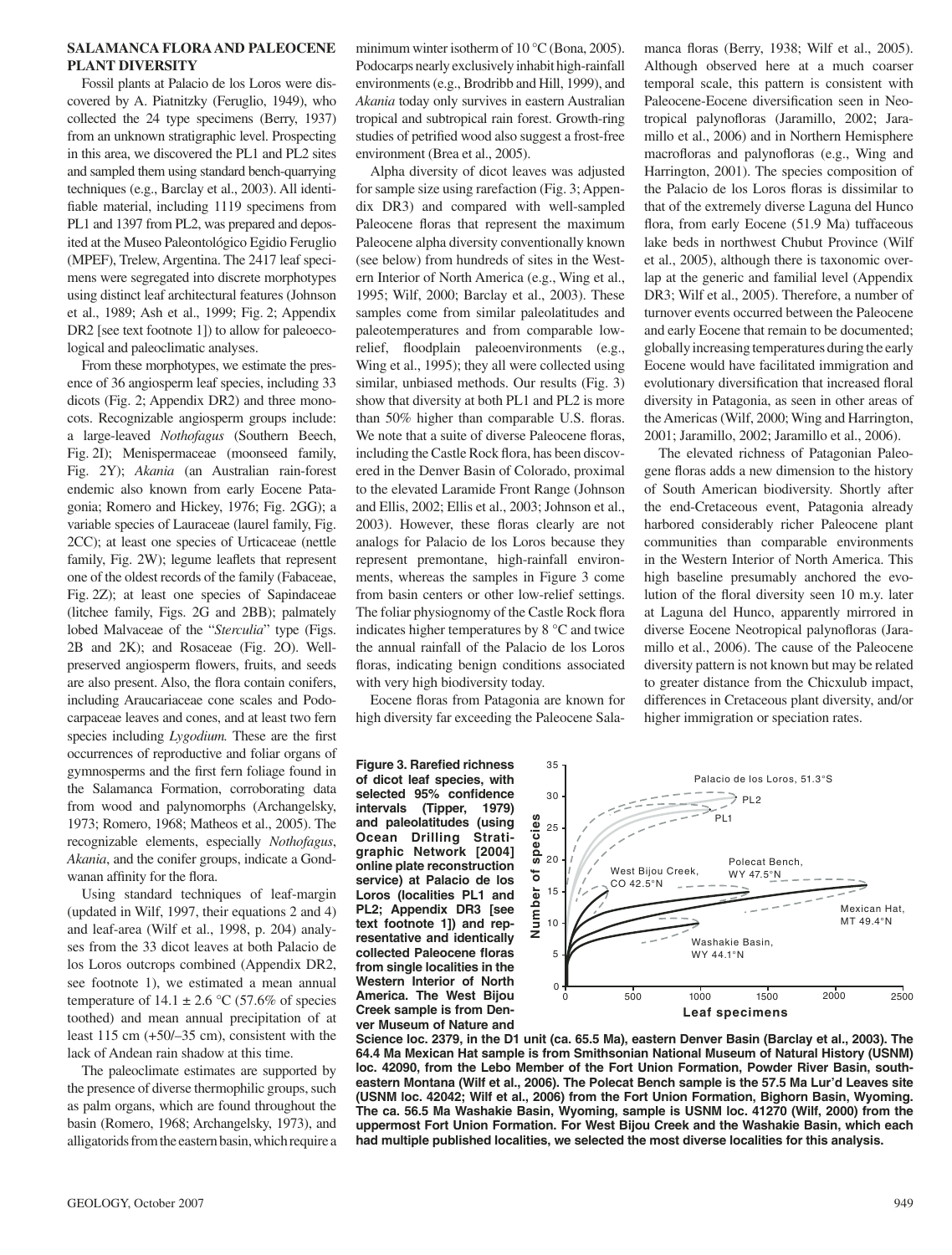#### **ACKNOWLEDGMENTS**

For generous support, we thank the National Science Foundation (grant DEB-0345750). We also thank the Agencia Nacional de Promoción Científica y Técnológica (Project PICT 07-08671); Consejo Nacional de Investigaciones Científicas y Técnicas; B. Huber for biostratigraphic assistance; M. Caffa, L. Canessa, B. Cariglino, I. Escapa, C. González, R. Horwitt, P. Puerta, and E. Ruigomez for exceptional assistance in the field and laboratory; Secretaría de Cultura de la Provincia de Chubut for permits; and the landowners at Palacio de los Loros, Hugo Visser, Edna de Galáz, and Clara Salazar, for access. This work is part of the Ph.D. thesis of Iglesias at Facultad de Ciencias Naturales y Museo, Universidad Nacional de La Plata.

### **REFERENCES CITED**

- Andreis, R.R., 1977, Geología de Cañadón Hondo, Departamento Escalante, Provincia del Chubut, República Argentina: Revista del Museo de La Plata Obra del Centenario, Geología, v. 4, p. 77–102.
- Archangelsky, S., 1973, Palinología del Paleoceno de Chubut. I. Descripciones sistemáticas: Ameghiniana, v. 10, p. 339–399.
- Archangelsky, S., and Romero, E.J., 1974, Polen de gimnospermas del Cretácico y Paleoceno de Patagonia: Ameghiniana, v. 11, p. 217–236.
- Archangelsky, S., and Zamaloa, M.C., 1986, Nuevas descripciones palinológicas de las formaciones Salamanca y Bororó (Paleoceno de Chubut, República Argentina): Ameghiniana, v. 23, p. 35–46.
- Ash, A.W., Ellis, B., Hickey, L.J., Johnson, K.R., Wilf, P., and Wing, S.L., 1999, Manual of Leaf Architecture: Morphological Description and Categorization of Dicotyledonous and Net-Veined Monocotyledonous Angiosperms: Washington, D.C., Smithsonian Institution, 65 p.
- Barclay, R.S., Johnson, K.R., Betterton, W.J., and Dilcher, D.L., 2003, Stratigraphy, megaflora, and the K-T boundary in the eastern Denver Basin, Colorado: Rocky Mountain Geology, v. 38, p. 45–71, doi: 10.2113/gsrocky.38.1.45.
- Berry, E.W., 1937, A Paleocene flora from Patagonia: Johns Hopkins University Studies in Geology, v. 12, p. 33–50.
- Berry, E.W., 1938, Tertiary Flora from the Río Pichileufú, Argentina: Geological Society of America Special Paper 12, 149 p.
- Bertels, A., 1975, Bioestratigrafía del Paleógeno en la República Argentina: Revista Española de Micropaleontología, v. 7, p. 429–450.
- Bona, P., 2005, Sistemática y biogeografía de las tortugas y los cocodrilos Paleocenos de la Formación Salamanca, provincia de Chubut, Argentina [Ph.D. thesis]: La Plata, Argentina, Universidad Nacional de La Plata, 186 p.
- Brea, M., Matheos, S., Zamuner, A.B., and Ganuza, D., 2005, Análisis de los anillos de crecimiento del bosque fósil de Víctor Szlápelis, Terciario inferior del Chubut, Argentina: Ameghiniana, v. 42, p. 407–418.
- Brodribb, T.J., and Hill, R.S., 1999, Southern conifers in time and space: Australian Journal of Botany, v. 47, p. 639–696, doi: 10.1071/ BT98093.
- Burnham, R.J., and Johnson, K.R., 2004, South American paleobotany and the origins of Neotropical rainforests: Philosophical Transactions of the Royal Society of London, ser. B, v. 359, p. 1595–1610.
- Dalrymple, G.B., 1979, Critical tables for conversion of K-Ar ages from old to new constants:

Geology, v. 7, p. 558–560, doi: 10.1130/0091– 7613(1979)7<558:CTFCOK>2.0.CO;2.

- Ellis, B., Johnson, K.R., and Dunn, R.E., 2003, Evidence for an in situ early Paleocene rainforest from Castle Rock, Colorado: Rocky Mountain Geology, v. 38, p. 73–100, doi: 10.2113/ gsrocky.38.1.173.
- Feruglio, E., 1949, Descripción Geológica de la Patagonia, Vol. II: Buenos Aires, Ministerio de Industria y Comercio de la Nación, Dirección General de Yacimientos Petrolíferos Fiscales, 349 p.
- Gradstein, F.M., Ogg, J., and Smith, A., 2004, A Geologic Time Scale 2004: Cambridge, Cambridge University Press, 589 p.
- Jaramillo, C.A., 2002, Response of tropical vegetation to Paleogene warming: Paleobiology, v. 28, p. 222–243, doi: 10.1666/0094– 8373(2002)028<0222:ROTVTP>2.0.CO;2.
- Jaramillo, C.A., Rueda, M.J., and Mora, G., 2006, Cenozoic plant diversity in the Neotropics: Science, v. 311, p. 1893–1896, doi: 10.1126/ science.1121380.
- Johnson, K.R., and Ellis, B., 2002, A tropical rainforest in Colorado 1.4 million years after the Cretaceous-Tertiary boundary: Science, v. 296, p. 2379–2383, doi: 10.1126/science.1072102.
- Johnson, K.R., Nichols, D.J., Attrep, M., Jr., and Orth, C.J., 1989, High-resolution leaf-fossil record spanning the Cretaceous-Tertiary boundary: Nature, v. 340, p. 708–711, doi: 10.1038/340708a0.
- Johnson, K.R., Reynolds, M.L., Werth, K.W., and Thomasson, J.R., 2003, Overview of the Late Cretaceous, early Paleocene, and early Eocene megafloras of the Denver Basin, Colorado: Rocky Mountain Geology, v. 38, p. 101–120, doi: 10.2113/gsrocky.38.1.101.
- Marshall, L.G., Butler, R.F., Drake, R.E., and Curtis, G.H., 1981, Calibration of the beginning of the age of mammals in Patagonia: Science, v. 212, p. 43-45, doi: 10.1126/ science. 212.4490.43.
- Marshall, L.G., Sempere, T., and Butler, R.F., 1997, Chronostratigraphy of the mammal-bearing Paleocene of South America: Journal of South American Earth Sciences, v. 10, p. 49–70, doi: 10.1016/S0895–9811(97)00005–9.
- Matheos, S., Brea, M., Zucol, A.F., Prámparo, M., Raigemborn, M.S., Iglesias, A., and Fisher, A., 2005, Análisis paleoambiental de las sedimentitas del Daniano del sector sur de los lagos Musters y Colhué Huapi (Chubut, Argentina): Actas XVI Congreso Geológico Argentino, T. III, p. 83–90.
- Méndez, I., 1966, Foraminíferos, edad y correlación estratigráfica del Salamanquense de Punta Peligro (45°30′S; 67°11′W), provincia del Chubut: Revista de la Asociación Geológica Argentina, v. 21, p. 127–157.
- Ocean Drilling Stratigraphic Network, 2004, ODSN Plate Tectonic Reconstruction Service: GEOMAR (Research Center for Marine Geosciences–Kiel), and the Geological Institute, University of Bremen: www.odsn.de/odsn (March 2007).
- Olsson, R.K., Berggren, W.A., Hemleben, C., and Huber, B.T., 1999, Atlas of Paleocene planktonic foraminifera: Smithsonian Contributions to Paleobiology, v. 85, p. 1–252.
- Petriella, B.T.P., and Archangelsky, S., 1975, Vegetación y ambientes en el Paleoceno de Chubut: Actas I Congreso Argentino de Paleontología y Bioestratigrafía, Tucumán, v. 2, p. 257–270.
- Phillips, O.L., and Miller, J.S., 2002, Global Patterns of Plant Diversity: Alwyn H. Gentry's Forest Transect Data Set: St. Louis, Missouri Botanical Garden Press, 319 p.
- Romero, E.J., 1968, *Palmoxylon patagonicum* n. sp. del Terciario Inferior de la Provincia del Chubut, Argentina: Ameghiniana, v. 5, p. 417– 432.
- Romero, E.J., and Hickey, L.J., 1976, Fossil leaf of Akaniaceae from Paleocene beds in Argentina: Bulletin of the Torrey Botanical Club, v. 103, p. 126–131, doi: 10.2307/2484888.
- Tipper, J.C., 1979, Rarefaction and rarefiction-The use and abuse of a method in paleontology: Paleobiology, v. 5, p. 423–434.
- Wilf, P., 1997, When are leaves good thermometers? A new case for leaf margin analysis: Paleobiology, v. 23, p. 373–390.
- Wilf, P., 2000, Late Paleocene–early Eocene climate changes in southwestern Wyoming: Paleobotanical analysis: Geological Society of America Bulletin, v. 112, p. 292–307, doi: 10.1130/0016– 7606(2000)112<0292:LPEECC>2.3.CO;2.
- Wilf, P., Wing, S.L., Greenwood, D.R., and Greenwood, C.L., 1998, Using fossil leaves as paleoprecipitation indicators, an Eocene example: Geology, v. 26, p. 203–206, doi: 10.1130/0091–7613(1998)026<0203: UFLAPI>2.3.CO;2.
- Wilf, P., Johnson, K.R., Cúneo, N.R., Smith, M.E., Singer, B.S., and Gandolfo, M.A., 2005, Eocene plant diversity at Laguna del Hunco and Río Pichileufú, Patagonia, Argentina: American Naturalist, v. 165, p. 634–650, doi: 10.1086/430055.
- Wilf, P., Labandeira, C.C., Johnson, K.R., and Ellis, B., 2006, Decoupled plant and insect diversity after the end-Cretaceous extinction: Science, v. 313, p. 1112–1115, doi: 10.1126/ science .1129569.
- Wing, S.L., and Harrington, G.J., 2001, Floral response to rapid warming in the earliest Eocene and implications for concurrent faunal change: Paleobiology, v. 27, p. 539–563, doi: 10.1666/0094–8373(2001)027<0539: FRTRWI>2.0.CO;2.
- Wing, S.L., Alroy, J., and Hickey, L.J., 1995, Plant and mammal diversity in the Paleocene to early Eocene of the Bighorn Basin: Palaeogeography, Palaeoclimatology, Palaeoecology, v. 115, p. 117–155, doi: 10.1016/0031– 0182(94)00109-L.
- Wing, S.L., Herrera, F., and Jaramillo, C.A., 2004, A Paleocene flora from the Cerrejón Formation, Guajira Peninsula, northeastern Colombia, *in* VII Quadrennial Conference Abstracts: Bariloche, Argentina, International Organization of Paleobotany, p. 146–147.
- Wolfe, J.A., and Upchurch, G.R., 1986, Vegetation, climatic and floral changes at the Cretaceous-Tertiary boundary: Nature, v. 324, p. 148–152, doi: 10.1038/324148a0.
- Yabe, A., Uemura, K., and Nishida, H., 2006, Geological notes on plant fossil localities of the Ligorio Márquez Formation, central Patagonia, Chile, *in* Nishida, H., ed., Post-Cretaceous Floristic Changes in Southern Patagonia, Chile: Tokyo, Chuo University, p. 29–35.

Manuscript received 15 March 2007 Revised manuscript received 29 May 2007 Manuscript accepted 4 June 2007

Printed in USA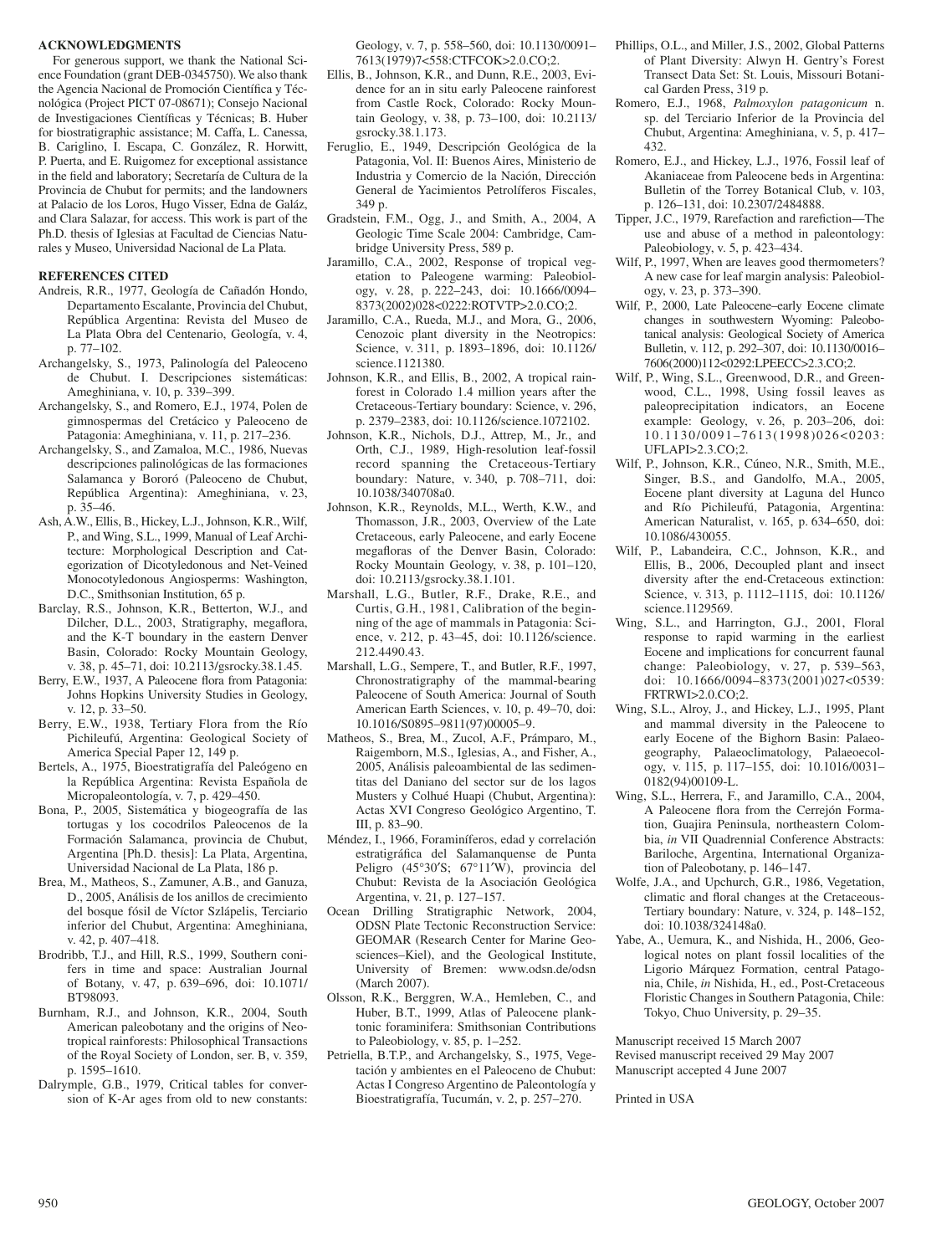## Data Repository DR1

Section of the Salamanca Formation at *Palacio de los Loros* locality



The section at Palacio de los Loros shows an unconformity surface over the Late Cretaceous Bajo Barrial Formation (Chubut Group). The Salamanca Formation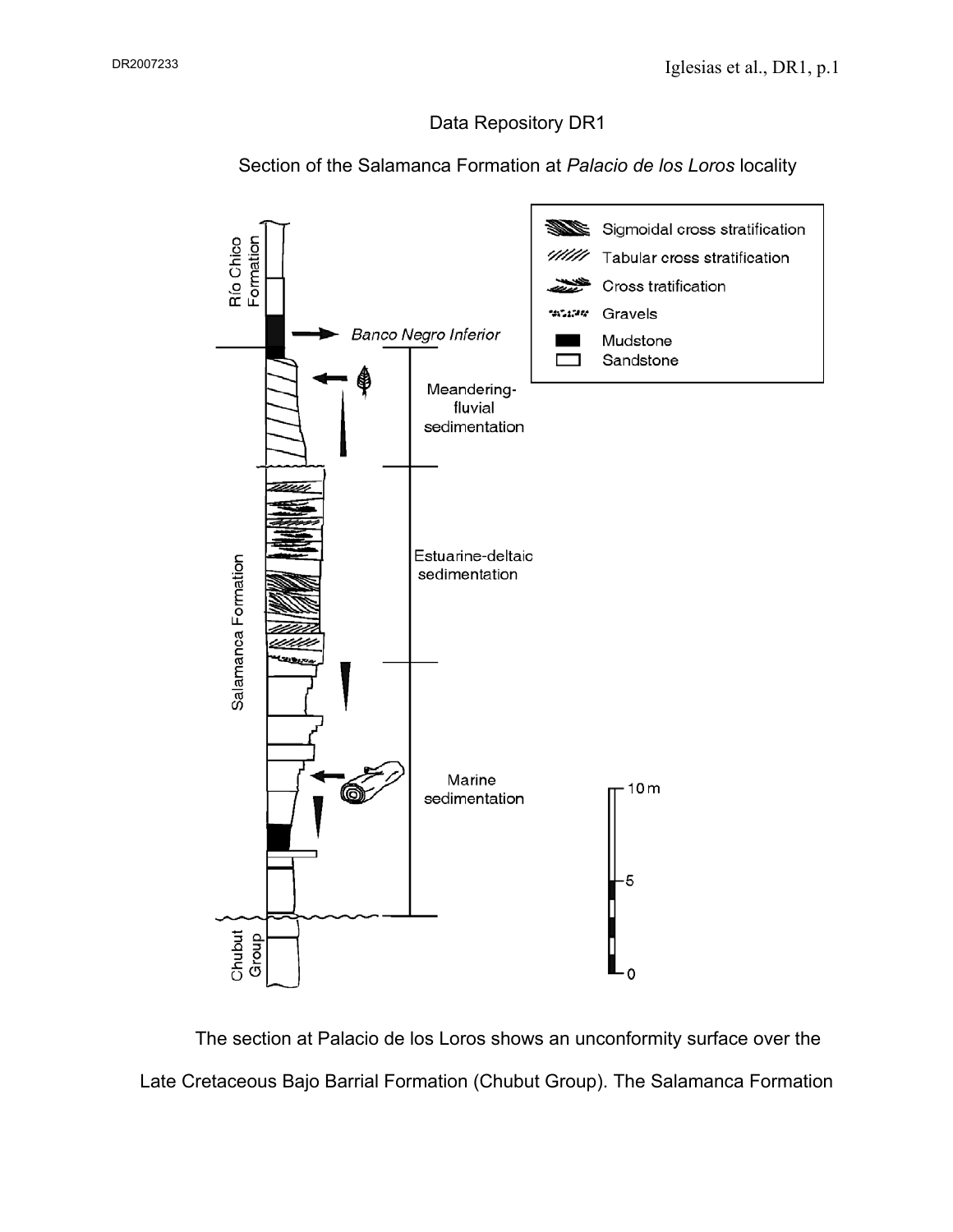DR2007233

begins with 7 m of sandstones, fining upward, that represent transgressive marine sedimentation. The section continues with large cycles of regularly sorted, medium to coarse yellow sands with sigmoidal cross beds, interpreted as deltaic, tidally influenced sedimentation (Martinez, 1992; Matheos et al., 2001); these beds preserve large, petrified, transported tree trunks. The uppermost Salamanca Formation contains mudstones and poorly sorted, fine grey sandstones on top of an erosive base, with infilled concave lenses and large lateral accretion sets. These rocks represent a meandering fluvial environment of low energy, with high sinuosity channels. The Palacio de los Loros section is topped by a massive, black, tabular 1.6 m mudstone bed with pedogenic features, root marks, slickensides and high bioturbation. This unit is named *Banco Negro Inferior* ("Lower Black Bank"; Feruglio,1949), and in the eastern portion of the basin it contains significant mammal fossils representing the Peligran South American land-mammal age (Bonaparte et al., 1993; Flynn and Swisher, 1995). Locality PL1 is at S 45.91341° W 69.21355°; locality PL2 is at S 45.91167° W 69.21394° (WGS84 datum).

### **REFERENCES CITED**

- Bonaparte, J.F., Van Valen, L.M., and Kramartz, A., 1993, La fauna local de Punta Peligro, Paleoceno inferior, de la provincia del Chubut, Patagonia, Argentina: Evolutionary Monographs, v.14, p.1-61.
- Flynn, J.J. and Swisher, C.C., III, 1995, Cenozoic South American Land Mammal Ages: correlation to global geochronologies: SEPM Special Publication No. 54, Geochronology time scales and global stratigraphic correlation, p. 317-333.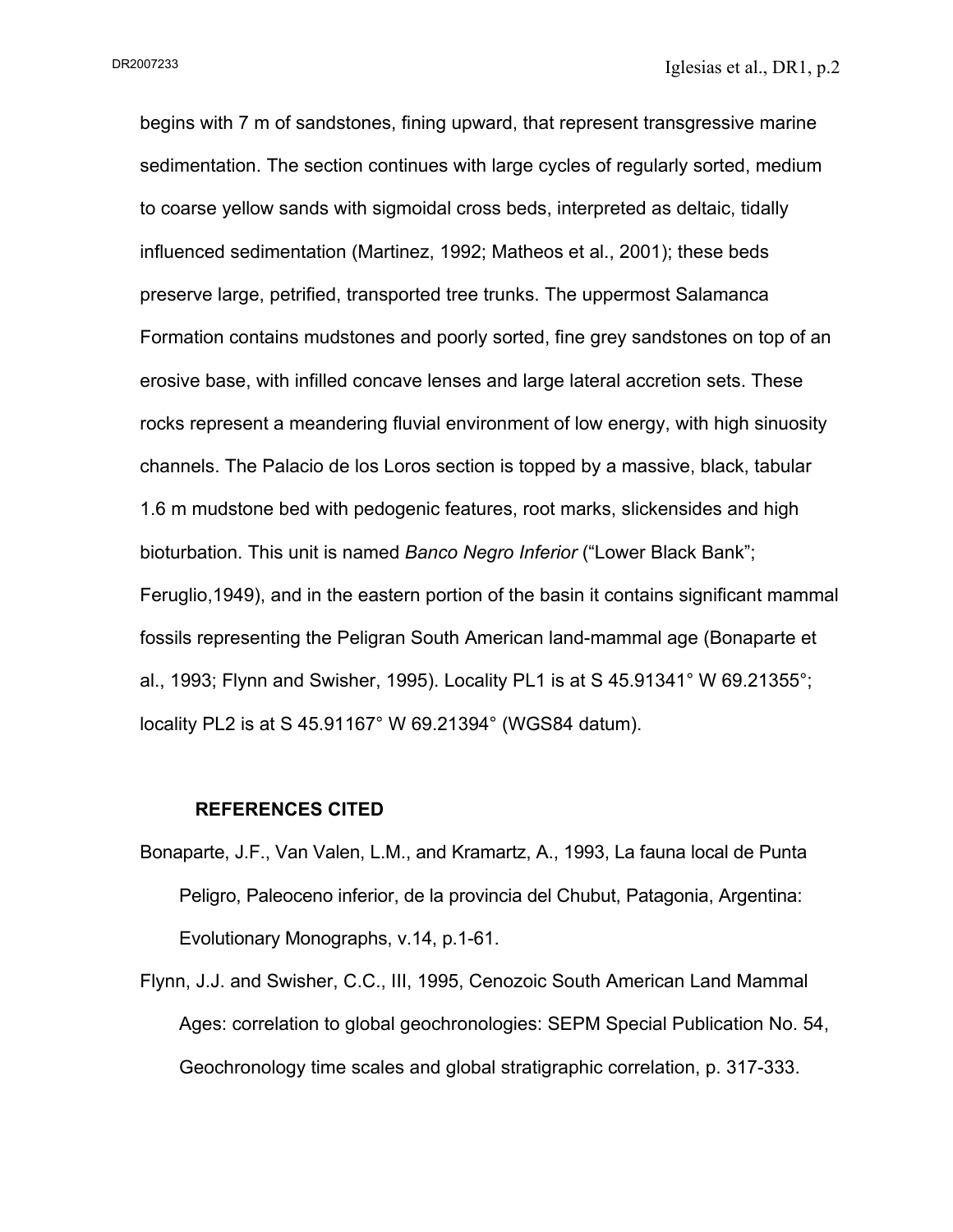## Data Repository DR2

## Distinguishing features of angios

## perm leaf morphotypes from Palacio de los Loros (Fig. 2; Table DR3).

| Repository<br>number* | Figur<br>e | Morphotype                                   | Description                                                                                                                                                                                            | Margin  | Mean size                  |
|-----------------------|------------|----------------------------------------------|--------------------------------------------------------------------------------------------------------------------------------------------------------------------------------------------------------|---------|----------------------------|
|                       |            |                                              |                                                                                                                                                                                                        |         | class (range)<br>#         |
| MPEF-Pb-              |            | <b>SA 001</b>                                | Blade ovate; primary veins pinnate; secondary veins semicraspedodromous; teeth                                                                                                                         |         | Microphyll                 |
| 2020                  | 2GG        | Akania sp.                                   | simple, curved, spinose; basal portion of blade untoothed; fimbrial vein present.                                                                                                                      | Serrate | (Microphyll-               |
|                       |            |                                              |                                                                                                                                                                                                        |         | Notophyll)                 |
| MPEF-Pb-<br>2021      | 2T         | SA 002                                       | Blade elliptic to weakly ovate; base acute, or decurrent; primary vein strong with<br>straight course; secondary veins congested basally; agrophic veins absent; tertiary                              | Serrate | Notophyll<br>(Microphyll-  |
|                       |            |                                              | angle increasing basally.                                                                                                                                                                              |         | Mesophyll)                 |
|                       |            |                                              | Blade ovate; primary veins pinnate; secondary veins numerous, uniform in angles                                                                                                                        |         |                            |
| MPEF-Pb-<br>2022      | 2I         | SA 004<br>Dryophyllum<br>australis           | and spacing, different angles in each side of primary; tertiary veins regularly                                                                                                                        | Dentate | Notophyll                  |
|                       |            |                                              | alternate percurrent, with obtuse angle to primary; teeth compound; texture                                                                                                                            |         | (Microphyll-<br>Mesophyll) |
|                       |            |                                              | membranaceous.                                                                                                                                                                                         |         |                            |
| MPEF-Pb-<br>2023      | 2EE        | <b>SA 005</b>                                | Blade narrow ovate; primary veins pinnate; secondary veins semicraspedodromous,<br>increasing spacing toward base; intersecondary veins weak; teeth small, glandular, 3<br>per cm.                     | Dentate | Microphyll                 |
|                       |            |                                              |                                                                                                                                                                                                        |         | (Nanophyll-<br>Notophyll)  |
|                       |            |                                              | Blade ovate, base decurrent; primary veins pinnate; secondary veins                                                                                                                                    |         | Microphyll                 |
| MPEF-Pb-              | 20         | SA 008                                       | craspedodromous; compound agrophic veins present; teeth compound, with deep                                                                                                                            | Dentate | (Nanophyll-                |
| 2024                  |            |                                              | sinuses.                                                                                                                                                                                               |         | Notophyll)                 |
| MPEF-Pb-              |            | SA 009                                       | Blade trilobate or ovate; primary veins basal acrodromous; secondary veins regulary                                                                                                                    |         | Mesophyll                  |
| 2025                  | 2V         | Cissites                                     | spaced, numerous, craspedodromous, straight, not ramified; agrophic veins present;                                                                                                                     | Serrate | (Nanophyll-                |
|                       |            | patagonicum                                  | petiole long; teeth small, compound, with glandular apices.                                                                                                                                            |         | Macrophyll)                |
| MPEF-Pb-              |            | SA 010                                       | Blade elliptic or ovate; primary veins pinnate; secondary veins brochidodromous;                                                                                                                       | Entire  | Notophyll<br>(Nanophyll-   |
| 2026                  | 2CC        | Laurophyllum<br>piatnitzkyi                  | tertiary veins regular polygonal reticulate; ultimate venation looped; resin dots<br>present.                                                                                                          |         | Macrophyll)                |
|                       | 2B         | SA 014<br>"Sterculia"<br>acuminataloba       | Blade palmately 4-5 lobed; lobes simple, large, with straight apex; primary veins                                                                                                                      | Entire  | Notophyll                  |
| MPEF-Pb-              |            |                                              | actinodromous, rarely palinactinodromous, not branched; secondary veins                                                                                                                                |         | (Nanophyll-                |
| 2027                  |            |                                              | brochidodromous; intramarginal vein conspicuous; areolation well developed.                                                                                                                            |         | Mesophyll)                 |
| MPEF-Pb-              | 2H         | SA 016                                       | Blade elliptic lanceolate; primary veins pinnate; secondary veins densely spaced,<br>weak brochidodromous or festooned brochidodromous; leaf rank 2r.                                                  | Entire  | Microphyll                 |
| 2028                  |            |                                              |                                                                                                                                                                                                        |         | (Nanophyll-                |
|                       |            |                                              |                                                                                                                                                                                                        |         | Microphyll)                |
| MPEF-Pb-              | 2C         |                                              | Blade palmately lobate; lobes compound with convex apex; base cordate; primary<br>veins actinodromous; secondary veins regularly curved; tertiary veins percurrent,                                    |         | Notophyll<br>(Notophyll-   |
| 2029                  |            | SA 019                                       | course convex, chevroned towards base; areolation well developed.                                                                                                                                      | Entire  | Macrophyll)                |
|                       | 2R         | SA 020                                       | Blade ovate; primary veins pinnate; secondary veins decurrent, forking far from                                                                                                                        | Serrate | Microphyll                 |
| MPEF-Pb-              |            |                                              | margin to vascularize two teeth; intersecondaries weak, with more acute angle than                                                                                                                     |         | (Nanophyll-                |
| 2030                  |            |                                              | the secondaries; teeth large, retroflexed on basal flank, with rounded apices.                                                                                                                         |         | Mesophyll)                 |
| MPEF-Pb-              |            |                                              | Blade palmately 3-5 lobate; base wide, cordate or rounded; primary veins strong;                                                                                                                       |         | Notophyll                  |
| 2031                  | 2A         | SA 035                                       | areolation strong, well developed; teeth homogeneous spaced, triangular, with                                                                                                                          | Serrate | (Notophyll-                |
|                       |            |                                              | simple apices.                                                                                                                                                                                         |         | Mesophyll)                 |
| MPEF-Pb-<br>2032      | 2E         | SA 039<br>Paranymphaea<br>aristolochiaformis | Blade palmately lobate, lobes short, wide; base lobate; primary veins 7; basal veins<br>9; secondary veins festooned-brochidodromous; tertiary veins percurrent, opposite;                             | Entire  | Microphyll<br>(Notophyll-  |
|                       |            |                                              | areolation well developed.                                                                                                                                                                             |         | Mesophyll)                 |
|                       |            |                                              | Blade lobate, insertion eccentric peltate; primary veins 5, branching, in zig-zag;                                                                                                                     |         | Notophyll                  |
| MPEF-Pb-              | 2F         | SA 040                                       | secondary veins brochidodromous; tertiary veins weak, opposite percurrent; margin                                                                                                                      | Entire  | (Notophyll-                |
| 2033                  |            |                                              | with small crenations.                                                                                                                                                                                 |         | Mesophyll)                 |
| MPEF-Pb-              | 2FF        | SA 041                                       | Blade somewhat ovate; margin wavy; primary veins pinnate; secondary veins weak<br>brochidodromous; tertiary veins very weak, opposite percurrent, densely spaced,                                      | Entire  | Notophyll                  |
| 2034                  |            |                                              |                                                                                                                                                                                                        |         | (Notophyll-                |
|                       |            |                                              | perpendicular to primary; texture membranaceous.                                                                                                                                                       |         | Mesophyll)                 |
| MPEF-Pb-              | 2DD        | SA 042<br>Fagophyllum<br>duseni              | Blade elliptic; primary veins craspedodromous; secondary veins regularly spaced,                                                                                                                       | Serrate | Microphyll<br>(Notophyll-  |
| 2035                  |            |                                              | not branched, reaching the teeth medially; teeth large, convex-convex.                                                                                                                                 |         | Microphyll)                |
| MPEF-Pb-<br>2036      | 2BB        | SA 043                                       | Blade ovate or elliptic; primary veins pinnate; secondary veins forking, uniform;<br>areolation well developed; teeth strong, simple, flexuous/flexuous, regularly spaced<br>and sized, sinuses acute. | Dentate | Microphyll                 |
|                       |            |                                              |                                                                                                                                                                                                        |         | (Nanophyll-                |
|                       |            |                                              |                                                                                                                                                                                                        |         | Microphyll)                |
| MPEF-Pb-<br>2037      | 2D         | SA 044                                       | Blade ovate; primary veins pinnate; secondary veins numerous, curved in course,<br>non ramified, craspedodromous; teeth distinctly asymmetrical, glandular.                                            | Serrate | Microphyll                 |
|                       |            |                                              |                                                                                                                                                                                                        |         | (Notophyll-                |
|                       |            |                                              |                                                                                                                                                                                                        |         | Microphyll)                |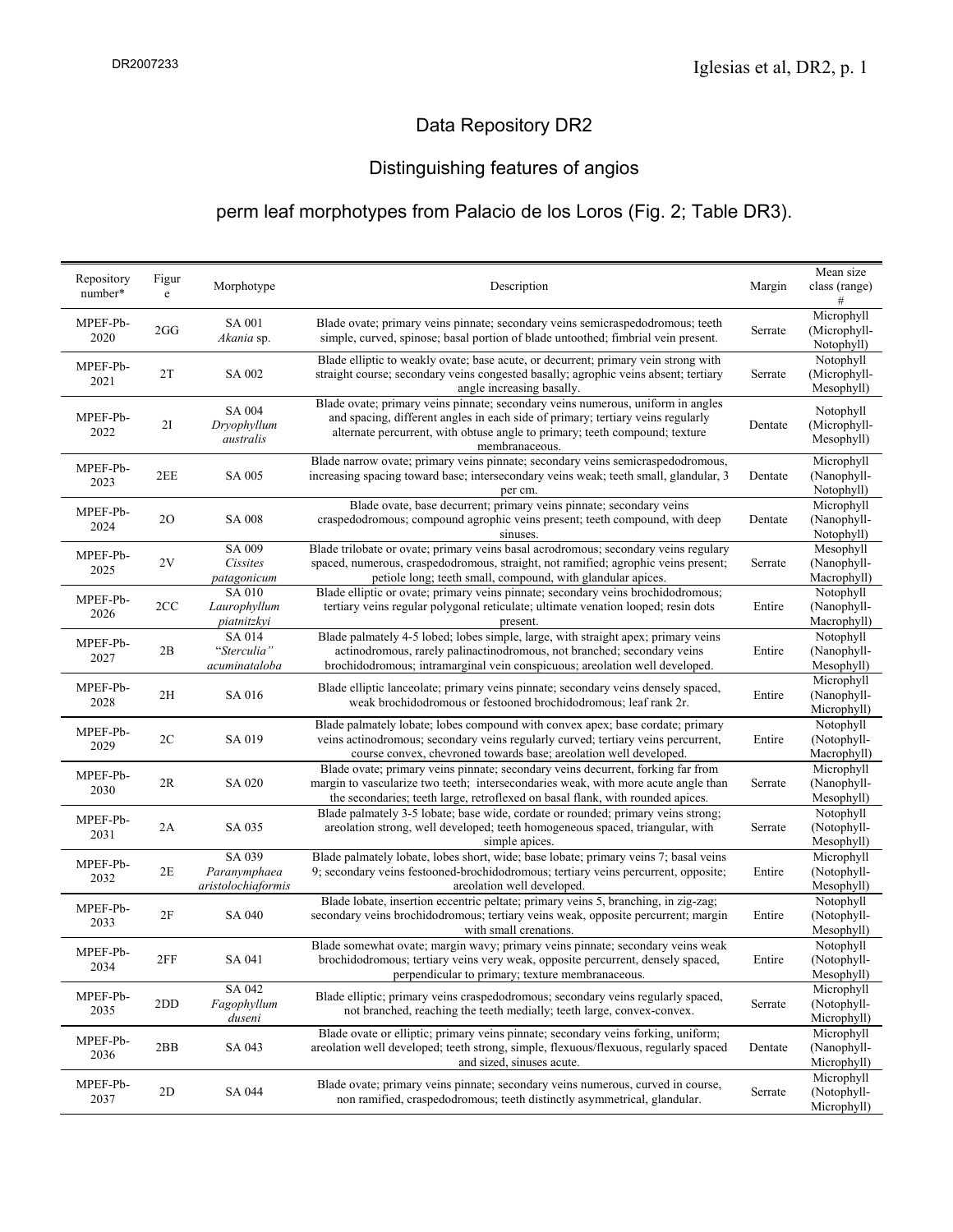| MPEF-Pb-<br>2038 | 2Z  | SA 045                            | Blade ovate; petiole pulvinate; base wide, rounded; apex convex; primary veins<br>pinnate; secondary veins weak brochidodromous; intersecondaries weak.                                                                                | Entire        | Microphyll<br>(Nanophyll-                |
|------------------|-----|-----------------------------------|----------------------------------------------------------------------------------------------------------------------------------------------------------------------------------------------------------------------------------------|---------------|------------------------------------------|
|                  |     | SA 046                            | Blade narrow elliptic; primary veins pinnate; secondary veins sinuous, branched,                                                                                                                                                       |               | Microphyll)<br>Microphyll                |
| MPEF-Pb-<br>2039 | 2M  | Laurophyllum<br>chubutensis       | reticulodromous; tertiary veins random reticulate; marginal ultimate venation<br>fimbrial; low rank.                                                                                                                                   | Entire        | (Notophyll-<br>Microphyll)               |
| MPEF-Pb-         |     |                                   | Blade trilobate; primary veins strong, basal acrodromous; secondary veins scarce,                                                                                                                                                      |               | Notophyll                                |
| 2040             | 2U  | SA 047                            | craspedodromous; strong fimbrial vein present; teeth spinose, curved, regularly<br>spaced.                                                                                                                                             | Serrate       | (Nanophyll-<br>Mesophyll)                |
| MPEF-Pb-<br>2041 | 2AA | SA 048<br>Banaraphyllum<br>ovatum | Blade ovate; base rounded, truncate or concave-convex; primary veins basal<br>actinodromous; secondary veins craspedodromous; basal veins 5.                                                                                           | Crenate       | Notophyll<br>(Nanophyll-<br>Mesophyll)   |
| MPEF-Pb-         |     | SA 049                            | Blade obovate or elliptic; base decurrent; primary veins pinnate; secondary veins                                                                                                                                                      | Crenate       | Microphyll                               |
| 2042             | 2J  | "Myrica" premira                  | numerous, irregular in course and spacing, semicraspedodromous or festooned<br>semicraspedodromous; low rank; teeth simple.                                                                                                            | or<br>dentate | (Nanophyll-<br>Microphyll)               |
| MPEF-Pb-<br>2043 | 2X  | SA 050                            | Blade slightly ovate; primary veins pinnate; secondary veins reticulodromous,<br>numerous; tertiary veins parallel to secondaries, admedially ramified; four order<br>venation dichotomizing; rank 3r.                                 | Entire        | Microphyll<br>(Microphyll-<br>Notophyll) |
| MPEF-Pb-<br>2044 | 2W  | SA 051                            | Blade elliptic or narrow ovate; primary veins pinnate; secondary veins<br>semicraspedodromous; tertiary veins opposite percurrent; marginal ultimate<br>venation in fimbrial vein; teeth in two order, strong, triangular, spherulate. | Serrate       | Microphyll<br>(Nanophyll-<br>Microphyll) |
| MPEF-Pb-<br>2045 | 2G  | SA 052                            | Blade oblong; apex acuminate; primary veins pinnate; secondary veins<br>craspedodromous, subopposite, spacing decreasing toward the base; teeth simple.                                                                                | Serrate       | Microphyll                               |
| MPEF-Pb-<br>2046 | 2P  | SA 054                            | Blade ovate, symmetric; primary veins pinnate; secondary veins<br>semicraspedodromous; intersecondaries strong; tertiary veins strong, random<br>reticulate, uniform in angle; teeth compound, triangular, with two distinct orders.   | Dentate       | Notophyll<br>(Notophyll-<br>Mesophyll)   |
| MPEF-Pb-<br>2047 | 2N  | SA 055                            | Blade palmately lobate, insertion peltate eccentric; primary veins basal<br>actinodromous, 5 basal veins; secondary veins brochidodromous; tertiary veins<br>irregular percurrent, weak.                                               | Entire        | Mesophyll                                |
| MPEF-Pb-<br>2048 | 2Q  | SA 056                            | Blade elliptic, apex acuminate; primary veins pinnate; secondary veins<br>brochidodromous, regularly spaced; tertiary veins reticulate; rank 3; are olation well<br>developed; fimbrial vein present.                                  | Entire        | Microphyll<br>(Notophyll-<br>Micropyll)  |
| MPEF-Pb-<br>2049 | 2L  | SA 057                            | Blade elliptic; primary veins pinnate; secondaries veins semicraspedodromous;<br>marginal ultimate venation in fimbrial vein; FEVs associated with resin dots; teeth<br>large, narrow, curved, irregularly spaced.                     | Dentate       | Microphyll                               |
| MPEF-Pb-<br>2050 | 2K  | SA 058                            | Blade trilobate; lobes long, narrow; primary veins pinnate, secondary veins<br>brochidodromous; tertiary veins strong, irregular percurrent.                                                                                           | Entire        | Notophyll<br>(Notophyll-<br>Mesopyll)    |
| MPEF-Pb-<br>2051 | 2S  | SA 059                            | Blade elliptic; primary veins pinnate; secondary veins weak, branching, decurrent<br>near base, festooned semicraspedodromous; fimbrial vein present; rank 2r; teeth<br>compound.                                                      | Dentate       | Microphyll                               |
| MPEF-Pb-<br>2052 | 2Y  | SA 060                            | Blade asymmetrical, ovate; apex rounded, mucronate; primary veins basal<br>acrodromous; secondary veins brochidodromous, curved; basal veins strong, simple<br>agrophic; areolation well developed.                                    | Entire        | Notophyll                                |

\*MPEF-Pb, *Museo Paleontológico Egidio Feruglio* Paleobotany Collection, Trelew, Chubut, Argentina.

# Size class using the Raunkiaer-Webb system of leaf-area classification (Webb, 1959).

Webb, L. J., 1959, A physiognomic classification of Australian rain forests: Journal of Ecology, v. 47, p. 551-570.